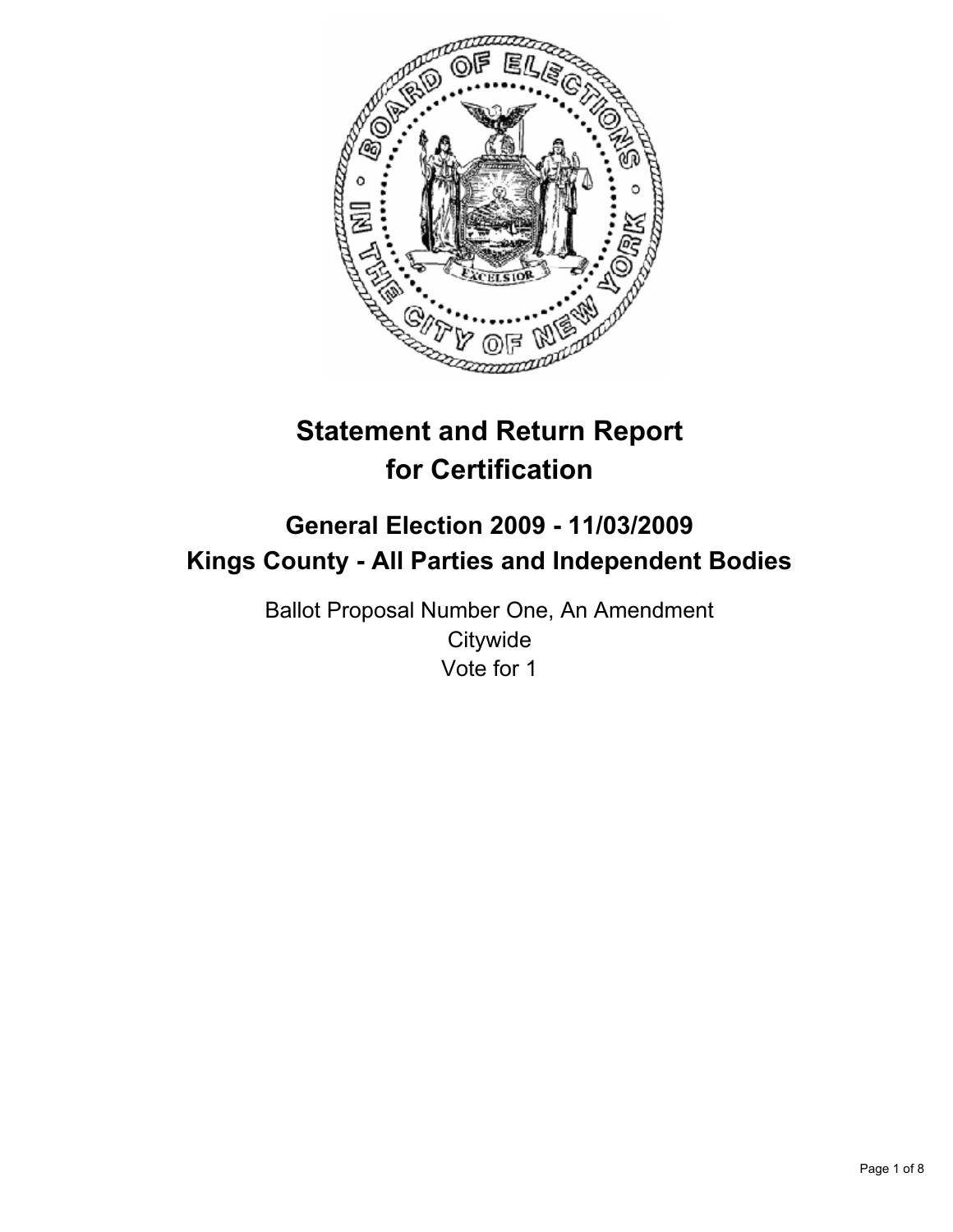

| <b>PUBLIC COUNTER</b> | 16,934 |
|-----------------------|--------|
| <b>EMERGENCY</b>      |        |
| ABSENTEE/MILITARY     | 177    |
| <b>AFFIDAVIT</b>      | 213    |
| <b>Total Ballots</b>  | 17,331 |
| <b>YES</b>            | 884    |
| <b>NO</b>             | 599    |
| <b>Total Votes</b>    | 1,483  |
| Unrecorded            | 15,848 |

### **Assembly District 41**

| PUBLIC COUNTER       | 19,355 |
|----------------------|--------|
| <b>EMERGENCY</b>     | 201    |
| ABSENTEE/MILITARY    | 333    |
| AFFIDAVIT            | 169    |
| <b>Total Ballots</b> | 20,058 |
| <b>YES</b>           | 2,097  |
| <b>NO</b>            | 1,275  |
| <b>Total Votes</b>   | 3,372  |
| Unrecorded           | 16,686 |

### **Assembly District 42**

| PUBLIC COUNTER       | 14,422 |
|----------------------|--------|
| <b>EMERGENCY</b>     | 22     |
| ABSENTEE/MILITARY    | 200    |
| AFFIDAVIT            | 167    |
| <b>Total Ballots</b> | 14,811 |
| <b>YES</b>           | 1,168  |
| <b>NO</b>            | 729    |
| <b>Total Votes</b>   | 1,897  |
| Unrecorded           | 12.914 |

| PUBLIC COUNTER       | 15,902 |
|----------------------|--------|
| <b>EMERGENCY</b>     | 205    |
| ABSENTEE/MILITARY    | 303    |
| AFFIDAVIT            | 198    |
| <b>Total Ballots</b> | 16,608 |
| <b>YES</b>           | 1,052  |
| <b>NO</b>            | 697    |
| <b>Total Votes</b>   | 1,749  |
| Unrecorded           | 14.859 |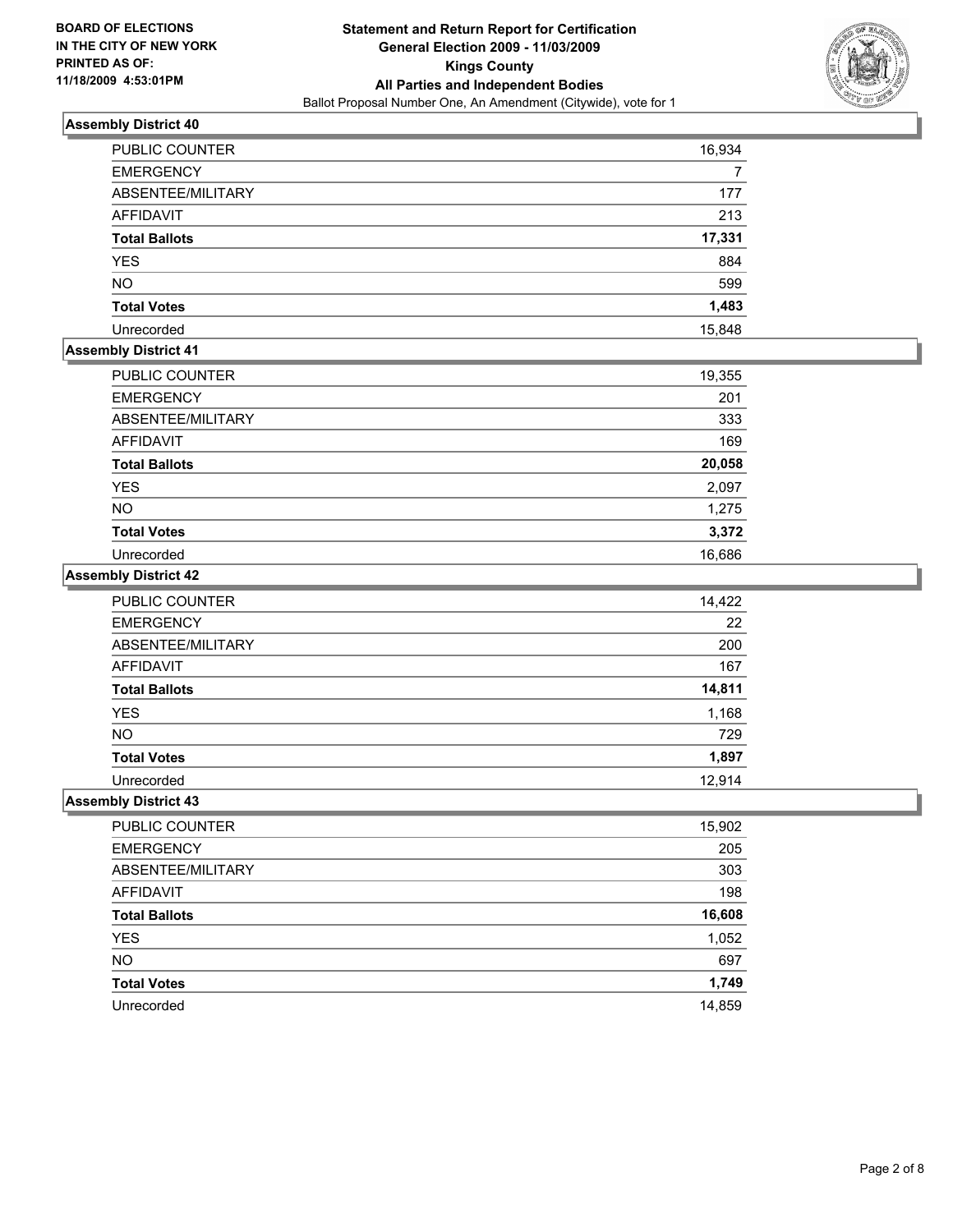

| <b>PUBLIC COUNTER</b> | 19,877 |
|-----------------------|--------|
| <b>EMERGENCY</b>      | 81     |
| ABSENTEE/MILITARY     | 338    |
| <b>AFFIDAVIT</b>      | 268    |
| <b>Total Ballots</b>  | 20,564 |
| <b>YES</b>            | 3,072  |
| <b>NO</b>             | 1,865  |
| <b>Total Votes</b>    | 4,937  |
| Unrecorded            | 15,627 |

#### **Assembly District 45**

| PUBLIC COUNTER       | 16,307 |
|----------------------|--------|
| <b>EMERGENCY</b>     | 36     |
| ABSENTEE/MILITARY    | 407    |
| AFFIDAVIT            | 200    |
| <b>Total Ballots</b> | 16,950 |
| <b>YES</b>           | 1,817  |
| <b>NO</b>            | 1,028  |
| <b>Total Votes</b>   | 2,845  |
| Unrecorded           | 14.105 |

### **Assembly District 46**

| <b>PUBLIC COUNTER</b> | 18,584 |
|-----------------------|--------|
| <b>EMERGENCY</b>      | 173    |
| ABSENTEE/MILITARY     | 506    |
| <b>AFFIDAVIT</b>      | 262    |
| <b>Total Ballots</b>  | 19,525 |
| <b>YES</b>            | 1,799  |
| <b>NO</b>             | 1,160  |
| <b>Total Votes</b>    | 2,959  |
| Unrecorded            | 16,566 |

| PUBLIC COUNTER       | 13,584 |
|----------------------|--------|
| <b>EMERGENCY</b>     | 156    |
| ABSENTEE/MILITARY    | 340    |
| <b>AFFIDAVIT</b>     | 129    |
| <b>Total Ballots</b> | 14,209 |
| YES                  | 1,253  |
| <b>NO</b>            | 937    |
| <b>Total Votes</b>   | 2,190  |
| Unrecorded           | 12,019 |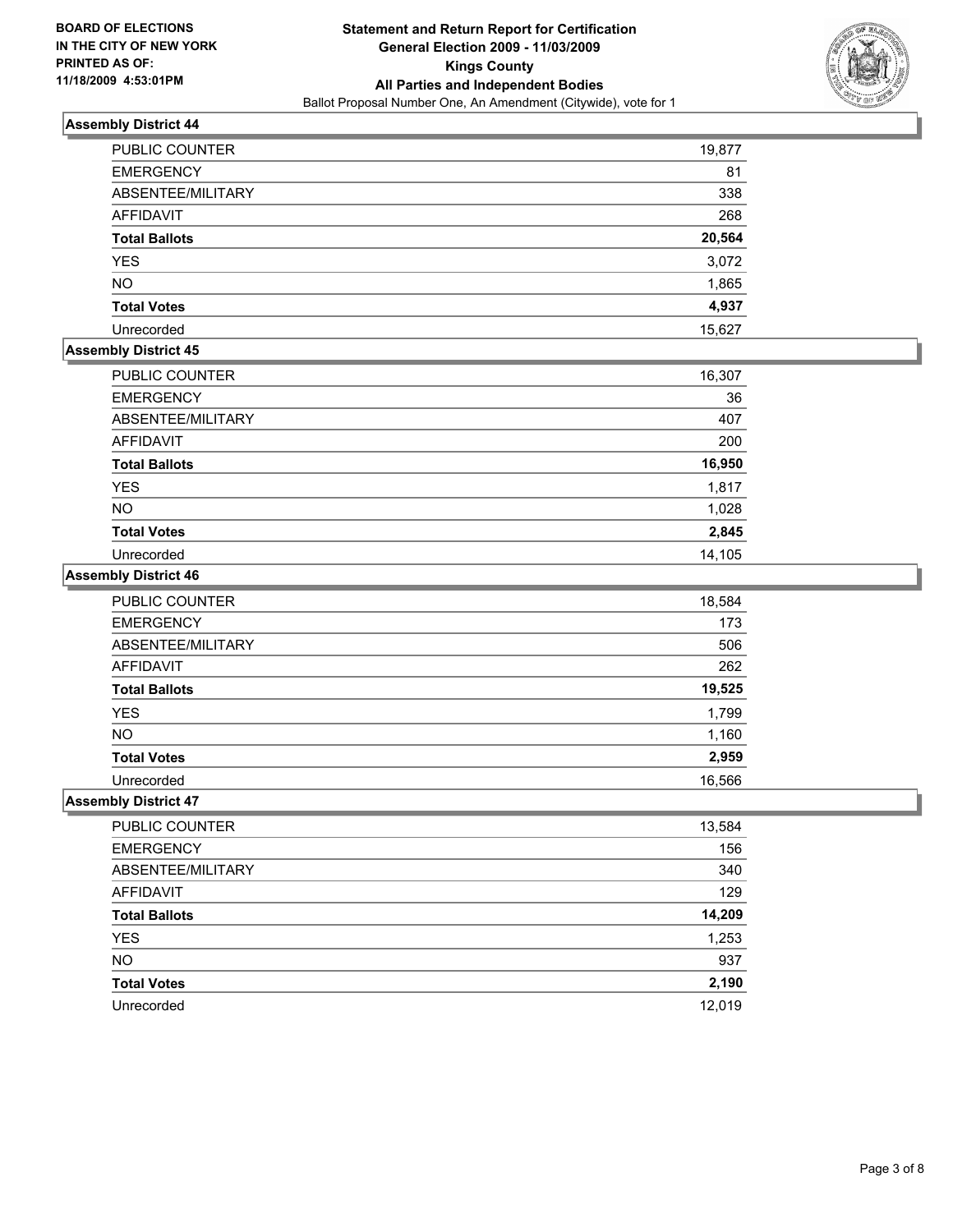

| <b>PUBLIC COUNTER</b> | 17,325 |
|-----------------------|--------|
| <b>EMERGENCY</b>      | 552    |
| ABSENTEE/MILITARY     | 256    |
| AFFIDAVIT             | 212    |
| <b>Total Ballots</b>  | 18,345 |
| <b>YES</b>            | 1,969  |
| <b>NO</b>             | 1,034  |
| <b>Total Votes</b>    | 3,003  |
| Unrecorded            | 15,342 |

#### **Assembly District 49**

| PUBLIC COUNTER       | 12,854 |
|----------------------|--------|
| <b>EMERGENCY</b>     | 23     |
| ABSENTEE/MILITARY    | 248    |
| AFFIDAVIT            | 157    |
| <b>Total Ballots</b> | 13,282 |
| <b>YES</b>           | 1,318  |
| <b>NO</b>            | 900    |
| <b>Total Votes</b>   | 2,218  |
| Unrecorded           | 11,064 |

### **Assembly District 50**

| <b>PUBLIC COUNTER</b> | 15,934 |
|-----------------------|--------|
| <b>EMERGENCY</b>      | 116    |
| ABSENTEE/MILITARY     | 179    |
| <b>AFFIDAVIT</b>      | 242    |
| <b>Total Ballots</b>  | 16,471 |
| <b>YES</b>            | 1,353  |
| <b>NO</b>             | 1,239  |
| <b>Total Votes</b>    | 2,592  |
| Unrecorded            | 13.879 |

| PUBLIC COUNTER       | 10,301 |
|----------------------|--------|
| <b>EMERGENCY</b>     | 35     |
| ABSENTEE/MILITARY    | 133    |
| AFFIDAVIT            | 134    |
| <b>Total Ballots</b> | 10,603 |
| <b>YES</b>           | 952    |
| <b>NO</b>            | 712    |
| <b>Total Votes</b>   | 1,664  |
| Unrecorded           | 8.939  |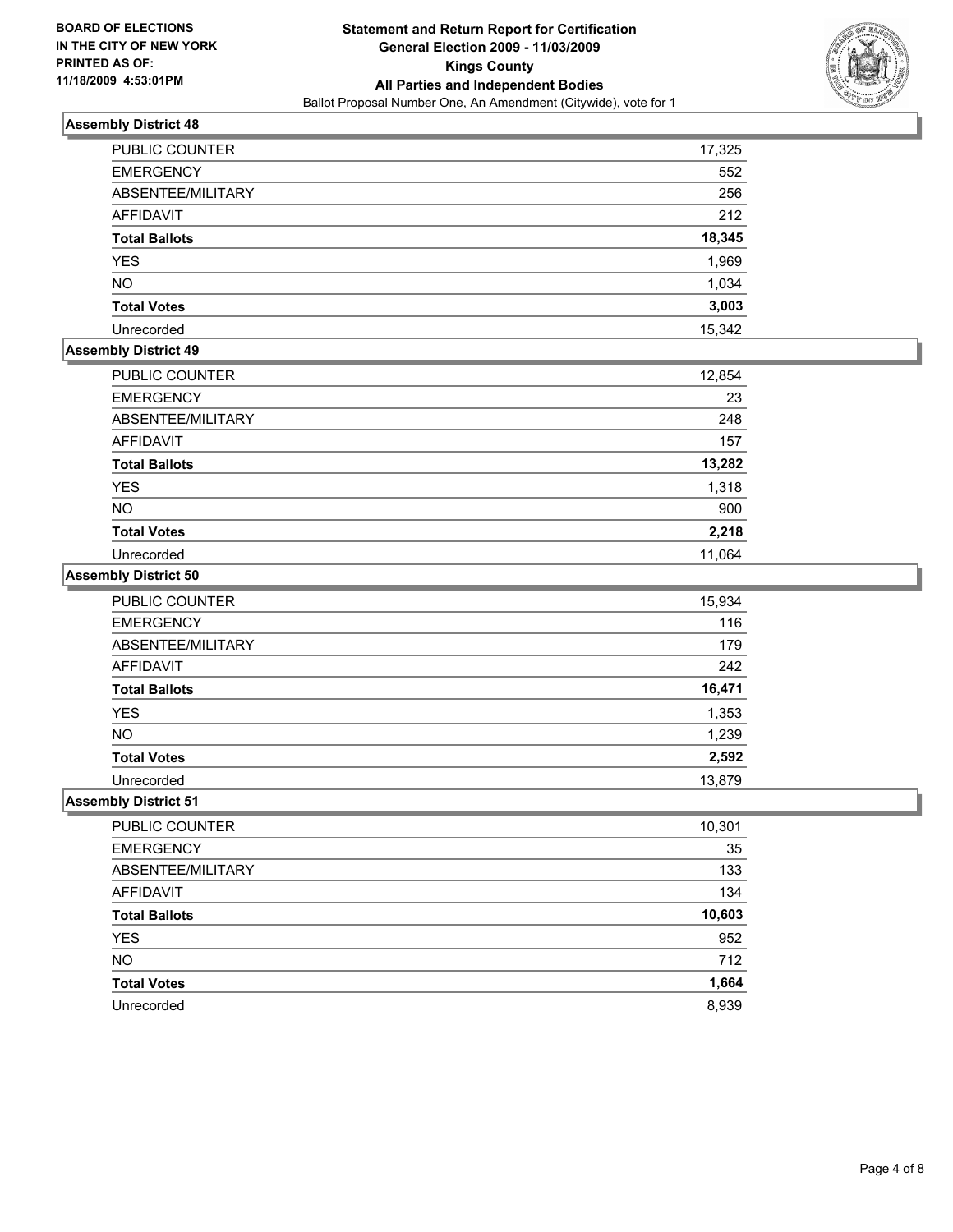

| <b>PUBLIC COUNTER</b> | 25,510 |
|-----------------------|--------|
| <b>EMERGENCY</b>      | 181    |
| ABSENTEE/MILITARY     | 518    |
| <b>AFFIDAVIT</b>      | 322    |
| <b>Total Ballots</b>  | 26,531 |
| <b>YES</b>            | 5,472  |
| <b>NO</b>             | 2,791  |
| <b>Total Votes</b>    | 8,263  |
| Unrecorded            | 18.268 |

### **Assembly District 53**

| <b>PUBLIC COUNTER</b> | 14,680 |
|-----------------------|--------|
| <b>EMERGENCY</b>      | 55     |
| ABSENTEE/MILITARY     | 114    |
| <b>AFFIDAVIT</b>      | 235    |
| <b>Total Ballots</b>  | 15,084 |
| <b>YES</b>            | 770    |
| <b>NO</b>             | 681    |
| <b>Total Votes</b>    | 1,451  |
| Unrecorded            | 13,633 |

### **Assembly District 54**

| PUBLIC COUNTER       | 10,950 |
|----------------------|--------|
| <b>EMERGENCY</b>     | 58     |
| ABSENTEE/MILITARY    | 68     |
| <b>AFFIDAVIT</b>     | 179    |
| <b>Total Ballots</b> | 11,255 |
| <b>YES</b>           | 682    |
| <b>NO</b>            | 465    |
| <b>Total Votes</b>   | 1,147  |
| Unrecorded           | 10,108 |

| PUBLIC COUNTER       | 13,267 |
|----------------------|--------|
| <b>EMERGENCY</b>     | 45     |
| ABSENTEE/MILITARY    | 146    |
| AFFIDAVIT            | 197    |
| <b>Total Ballots</b> | 13,655 |
| YES                  | 874    |
| <b>NO</b>            | 600    |
| <b>Total Votes</b>   | 1,474  |
| Unrecorded           | 12,181 |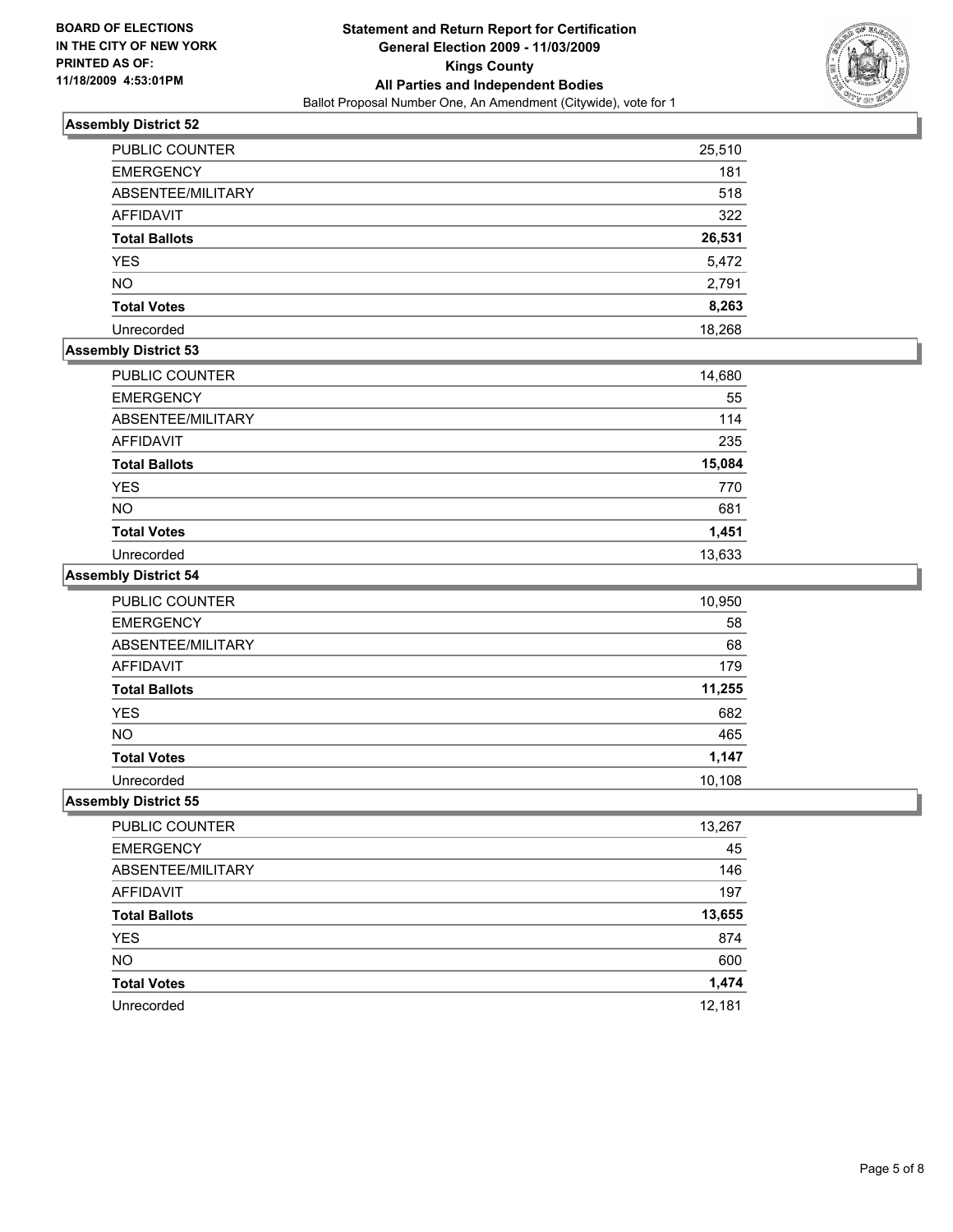

| <b>PUBLIC COUNTER</b> | 16,348 |
|-----------------------|--------|
| <b>EMERGENCY</b>      | 358    |
| ABSENTEE/MILITARY     | 216    |
| AFFIDAVIT             | 253    |
| <b>Total Ballots</b>  | 17,175 |
| <b>YES</b>            | 879    |
| <b>NO</b>             | 749    |
| <b>Total Votes</b>    | 1,628  |
| Unrecorded            | 15,547 |

### **Assembly District 57**

| <b>PUBLIC COUNTER</b> | 19,952 |
|-----------------------|--------|
| <b>EMERGENCY</b>      | 106    |
| ABSENTEE/MILITARY     | 331    |
| AFFIDAVIT             | 321    |
| <b>Total Ballots</b>  | 20,710 |
| <b>YES</b>            | 2,122  |
| <b>NO</b>             | 1,494  |
| <b>Total Votes</b>    | 3,616  |
| Unrecorded            | 17.094 |

#### **Assembly District 58**

| PUBLIC COUNTER       | 15,517 |
|----------------------|--------|
| <b>EMERGENCY</b>     | 426    |
| ABSENTEE/MILITARY    | 375    |
| <b>AFFIDAVIT</b>     | 158    |
| <b>Total Ballots</b> | 16,476 |
| <b>YES</b>           | 822    |
| <b>NO</b>            | 500    |
| <b>Total Votes</b>   | 1,322  |
| Unrecorded           | 15,154 |

| PUBLIC COUNTER       | 18,603 |
|----------------------|--------|
| <b>EMERGENCY</b>     | 223    |
| ABSENTEE/MILITARY    | 311    |
| <b>AFFIDAVIT</b>     | 136    |
| <b>Total Ballots</b> | 19,273 |
| YES                  | 2,259  |
| <b>NO</b>            | 1,604  |
| <b>Total Votes</b>   | 3,863  |
| Unrecorded           | 15,410 |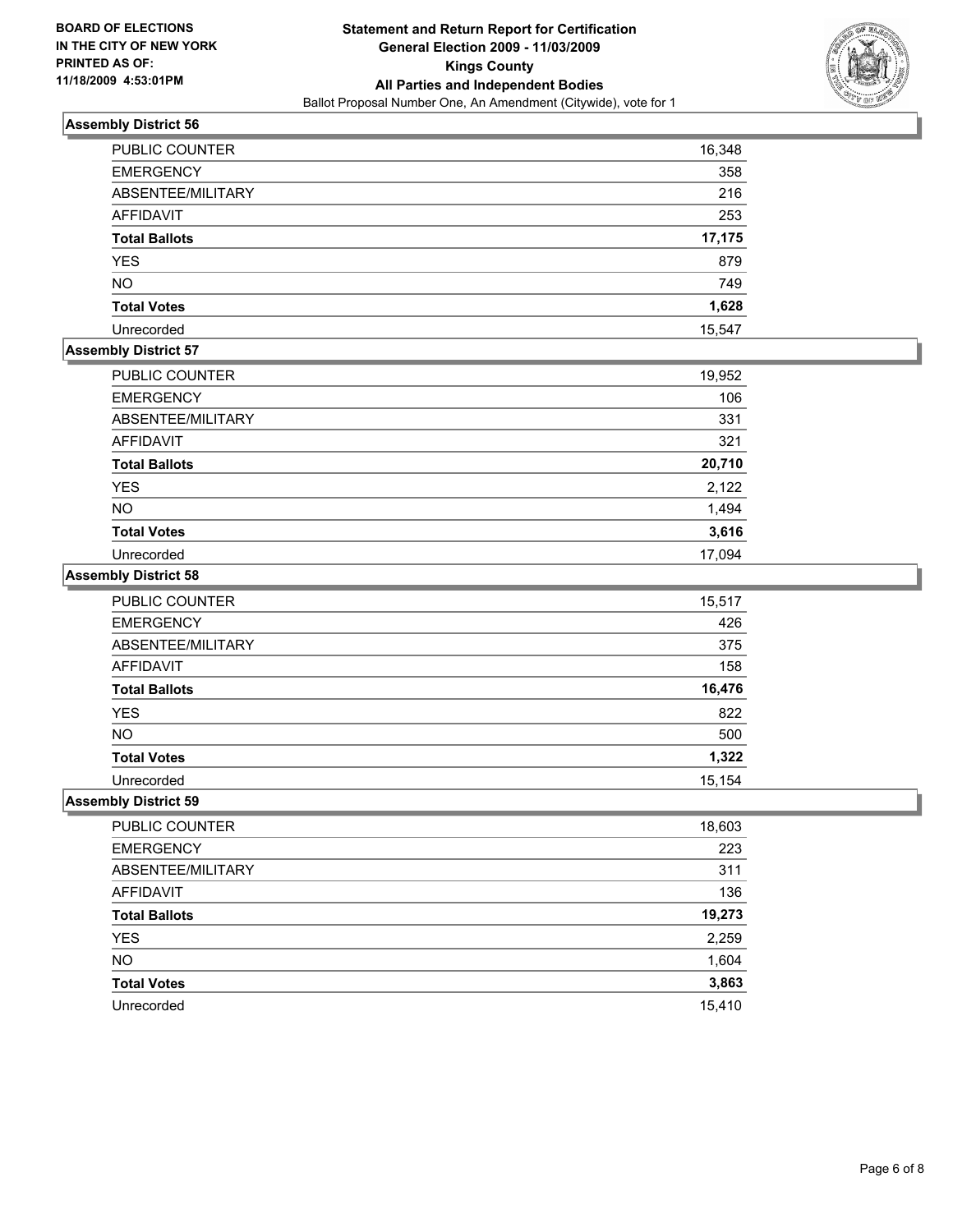

| PUBLIC COUNTER       | 8,018 |
|----------------------|-------|
| <b>EMERGENCY</b>     | 124   |
| ABSENTEE/MILITARY    | 164   |
| <b>AFFIDAVIT</b>     | 88    |
| <b>Total Ballots</b> | 8,394 |
| <b>YES</b>           | 1,158 |
| <b>NO</b>            | 843   |
| <b>Total Votes</b>   | 2,001 |
| Unrecorded           | 6,393 |